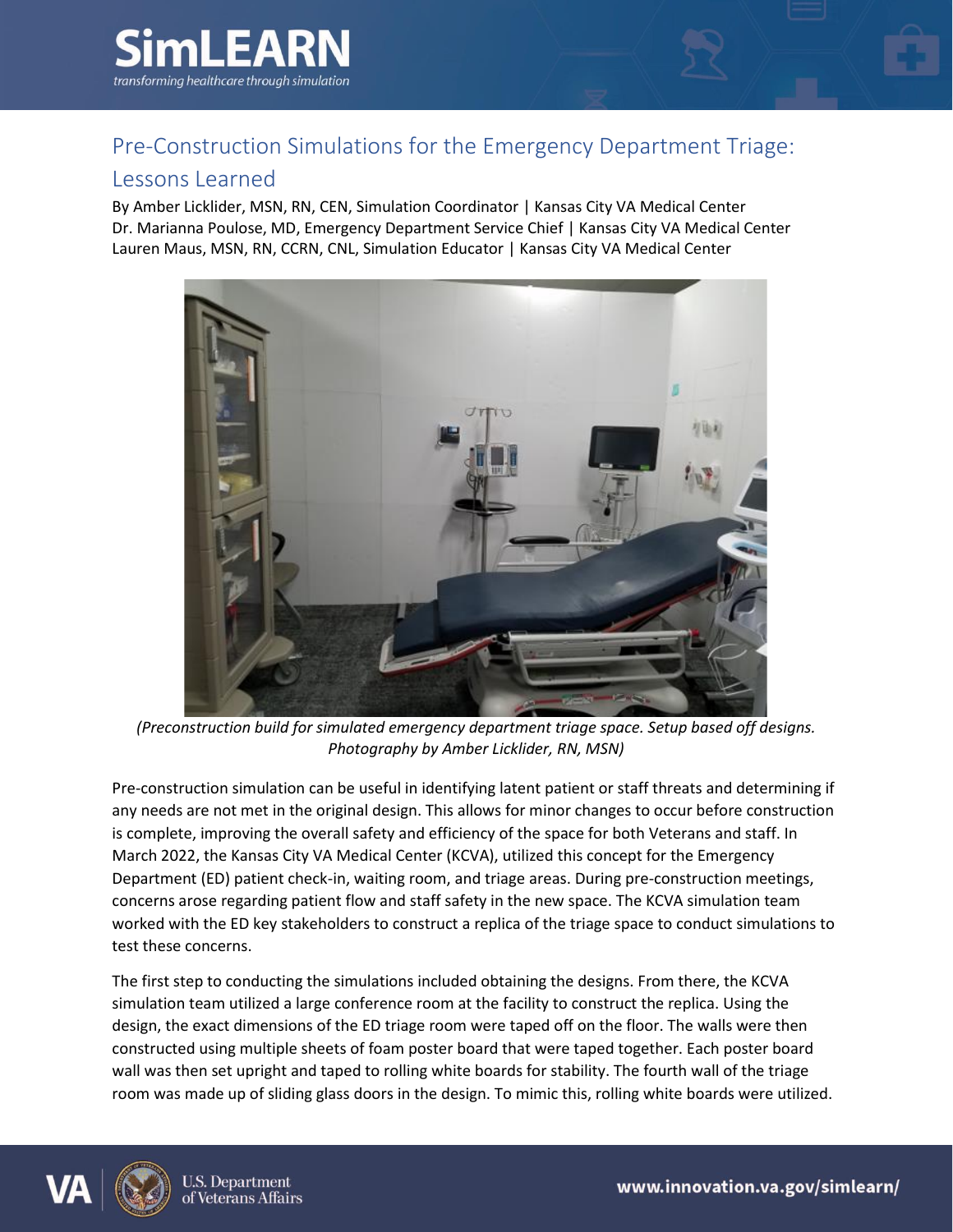The designs were then referenced to identify the exact setup of the triage room. Images of items that would be hung on the triage room walls such as a phone, sharps box, clock, and other items, were printed, attached to poster board with additional backing, and then hung on the wall to give them a three-dimensional look. All items in the room were placed within inches of the architectural designs used by the construction team.



*(Preconstruction build for simulated emergency department triage space. Setup based off designs. Photography by Amber Licklider, RN, MSN)*

Simulations were then conducted with staff in the area to test the identified concerns. Following each scenario, a team discussion was conducted, and a safe patient flow process was established. Key stakeholder concerns centered around patient and staff safety. Concerns identified included lack of a clear view of the waiting room from the triage rooms and having only one entrance and exit from the triage room. Since construction has already begun on this phase of the ED, no major changes can be made, but the feedback was noted for future phases. The team discussion also led to identifying measures to increase staff safety when using the triage rooms.

In addition to the safety concerns, opportunities to increase efficiency were identified. The opportunities included rearranging the room and the need for additional code-blue buttons and data ports for equipment. The facility planner also shared that completing pre-construction simulations earlier in the design process could allow for significant design changes to occur without disrupting other critical design elements such as electrical, heating, ventilation, and air conditioning (HVAC), Office of Information & Technology (OI&T), and others. Completing simulations at a 35 percent design completion would be the ideal time. Pre-construction simulation offers the opportunity for spaces to become safer and more efficient while staying focused on the mission of improving the lives of Veterans and their families every day. Safe and efficient workspaces can contribute to more Veterans receiving high-quality health care in a timely manner.